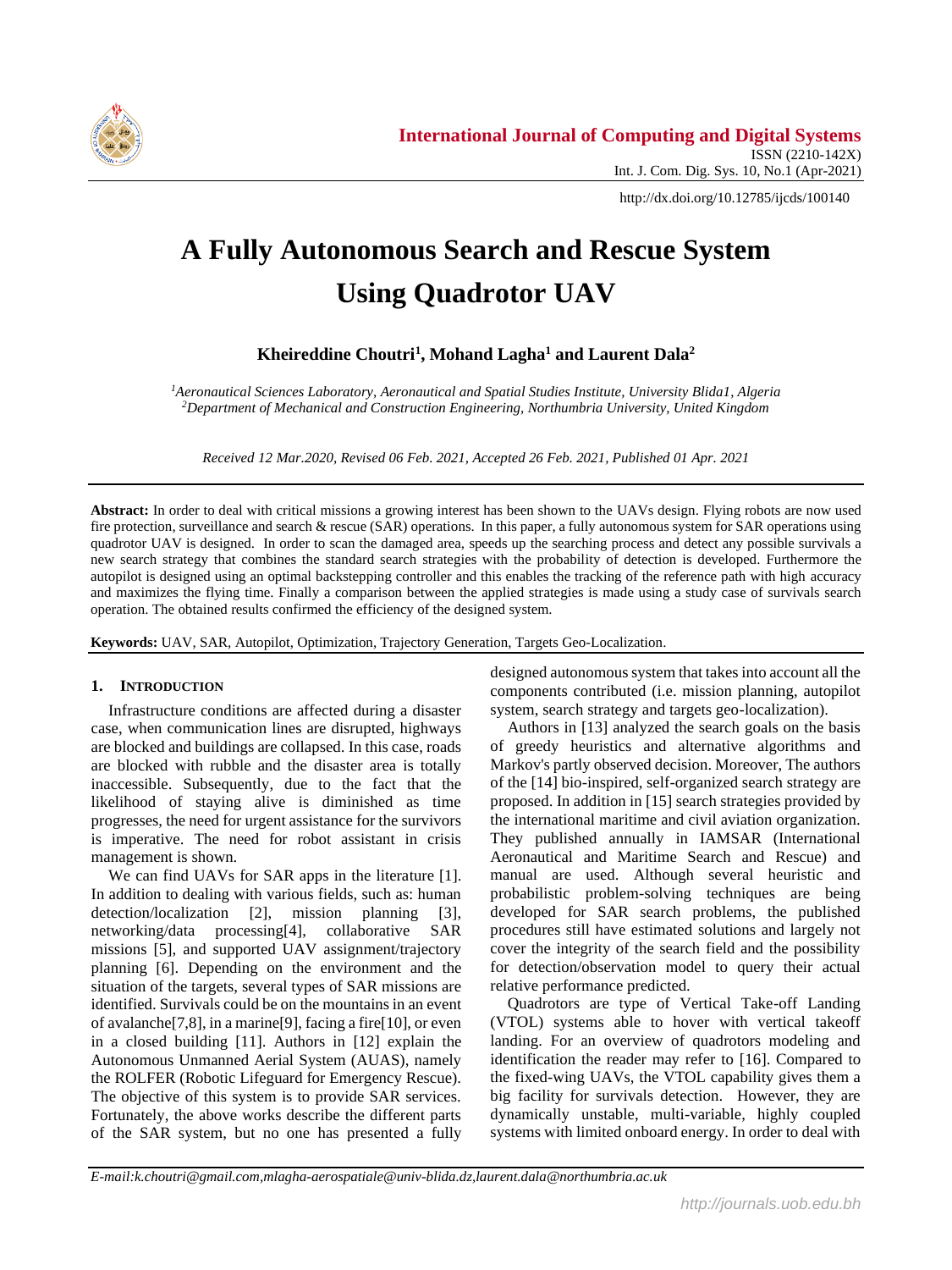

these drawbacks, it is necessary to design an autopilot that stabilizes the quadrotor and allows it to track the desired SAR strategy trajectory. Many works have been published on the control of quadrotor [17-21], the designed controllers were for the sake of stabilization, regulation and trajectory tracking. In fact, SAR missions outdoor, critical, long endurance missions. The need of control performance, energy optimization and robustness is fundamental. Where all the previous controllers may fail to deal with this raised issues. Hence, controller design that maximizes the flying time and has a good set point tracking (meets the SAR operations requirements) is a real design problem.

This paper aims to design a fully autonomous SAR system with respect to all the requirements of a typical SAR operation. The efficiency of the designed system is proofed via a study case scenario. The contributions of the paper are:

- 1- The designed system will use quadrotor to scan the disaster area, collect information about any possible survivals, and send back their positions to the base station.
- 2- New Search strategy that combines the standard searching strategies with the probability of detection, which then, speeds up the searching

process and covers the integrity of the searching area in order to detect all the possible targets.

- 3- Introducing a novel autopilot design using a nonlinear optimal backstepping controller in order to stabilize the vehicle while tracking the search paths with good performance even in presence of disturbances and maximize the flying time.
- 4- Comparison between the applied SAR strategies is made using a study case of survivals detection.

Throughout this paper, a particular attention is paid to the tracking accuracy and energy consumption of the control strategy considering some performance criteria, such as the Integral Absolute Error (IAE).

This paper is structured as follows: Section 2 presents the proposed SAR method. The various SAR techniques and direction patterns are discussed in Section 3. Section 4 addresses the trajectory generation, sensor coverage and target detection algorithms used in the navigation system. Section 5 lays out the complete quadrotor dynamic model as well as the attitude and trajectory control techniques using the non-linear optimal backstepping controller. Comparison of simulations and SAR strategies is given in Section 6. At the end of the day, Section 7 ends and makes potential proposals.



Figure.1. SAR System

# **2. SYSTEM DESIGN**

The SAR structure built consists of the following parts, as seen in Fig.1. :

- 1- *Mission planning:* At this level the human operator selects the desired search strategy. Once selected, the system generates the optimal path to be tracked (i.e the coordinates of initial and final point  $(P_i \text{ and } P_f)$ for every leg from the path).
- *2- Navigation system:* This sub-system is the heart of the designed system, it includes the following functions: first it provides the autopilot sub-system with the optimal path to track  $(X_d, Y_d, Z_d)$  for each time step of the path leg. The sub-system also uses a survivals geo-localization algorithm to estimate the target coordinates  $(X_t, Y_t, Z_t)$  and send back their

positions to the base station based. The target detection depends on the probability of detection and the sensor range of the embedded camera. Finally the system monitors any failures that can occur such as a divergence from the desired path, an engine failure, or the battery energy consumption. Once happened an emergency landing occurred, this option would save the quadrotor from a sudden crash. Moreover the base station is informed about the mission failure.

*3- Autopilot System:* This sub-system has to track the search strategy path generated by the navigation subsystem. The autopilot is designed using a double loop control strategy for the position and attitude tracking based on backstepping controller. The designed autopilot aims to assure the path tracking accuracy and the quadrotor stability.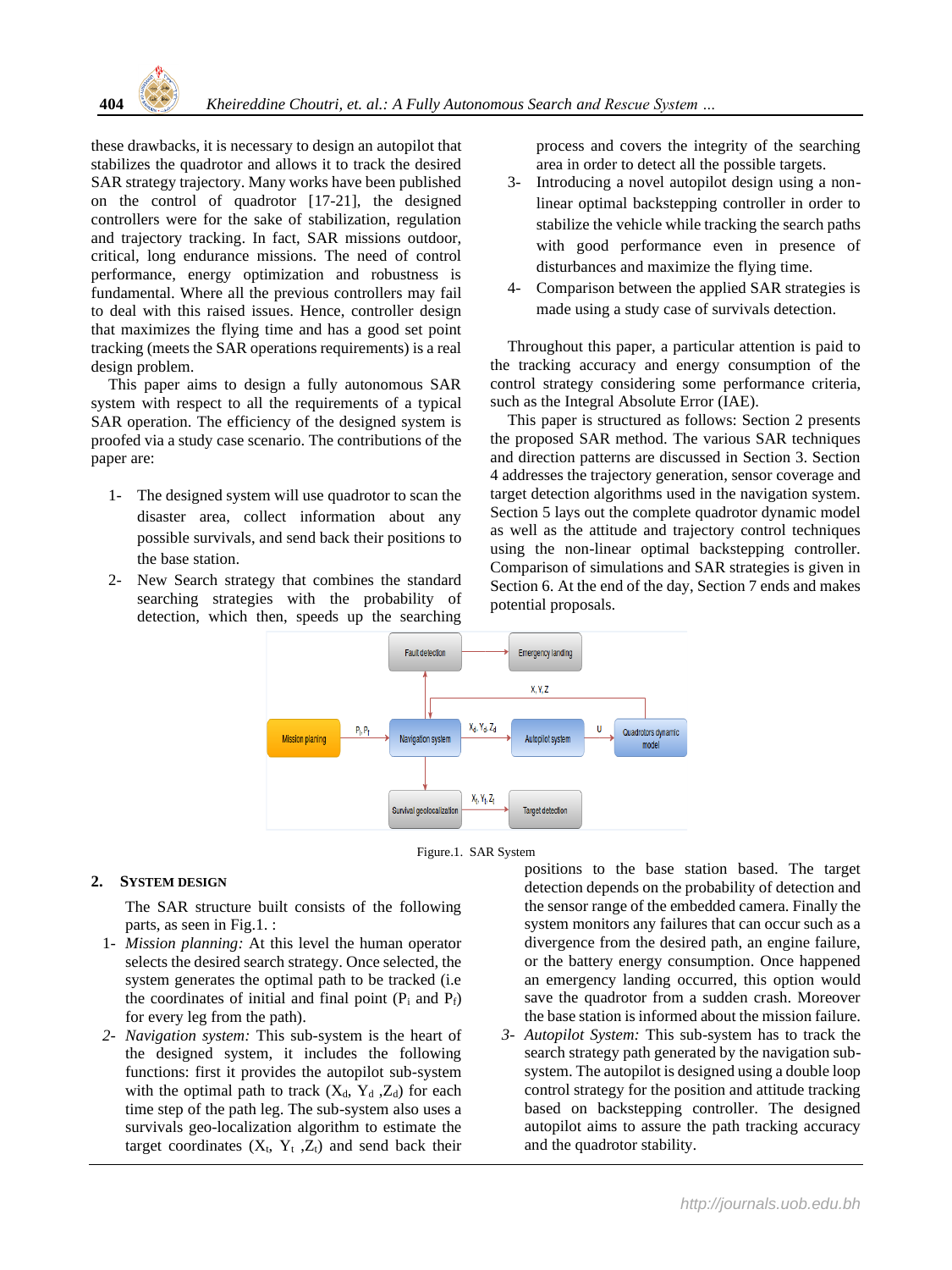

## **3. MISSION PLANNING**

As illustrated in Fig.2. The proposed mission planning aims to use UAVs to deploy the disaster area, detect any possibility of a victim presence, and report the collected information to the control ground station.



Figure 2. SAR Operation Using Quadrotors UAVs

For surface and aircraft facilities to search effectively, search patterns and procedures must be pre-planned so ships and UAVs can cooperate in coordinated operations with the minimum risks and delay. In order to meet varying circumstances, standard search patterns are defined.

A variety of search techniques are recognized by the International Maritime Organisation and the International Civil Aviation Organization. They are published annually in the IAMSAR manual. They are designed to provide easy and effective visual search patterns that can be used in a variety of contexts. Regular search patterns for the area you want are as follows:

- Scan for Parallel Track and Creeping Line
- Scan for Expanding Square
- ➢ Search for Contour

The following sections analyze the key features of the previous standard search patterns and their circumstances.

3.1. Creeping and Parallel Track scan line

Both parallel track and creeping line searches are based on covering (sweeping) the search field by preserving parallel tracks as seen in Fig.3.



Figure 3. Parallel track search and Creeping line search pattern

One distinction between these two is the direction of the search legs, i.e. whether the search legs are parallel to the long sides (major axis) or the short sides (minor axis) of the search field.

3.2. Expanding Scan Square

The pattern starts in the middle of the search region and stretches out into concentrated pitches, as seen in Fig.4. (search technique).



Figure 4. Expanding Square Search Pattern

3.3. Contour search

A descent spiral movement may appear as seen in Fig.5 as the pattern for the quest of this Search Strategy. This search technique is introduced around mountainous orvalleys with sharp elevation drops because in those conditions the other search models are not realistic.



Figure 5. Contour Search Pattern

#### **4. NAVIGATION SYSTEM**

4.1. Trajectory Generation

The search trajectory generation problem can be solved by optimizing the distance between the initial and final points for each leg from the search strategy pattern.

By assuming that the running costs are proportional to average velocity, the objective function,  $\Phi$ , can be defined as:

$$
\Phi = \frac{1}{T} \int_0^T \sqrt{(P_1 \dot{x}^2 + P_2 \dot{y}^2 + P_3 \dot{z}^2)} dt
$$
 (1)

Where  $P_1$ ,  $P_2$ ,  $P_3$  are weighting factors.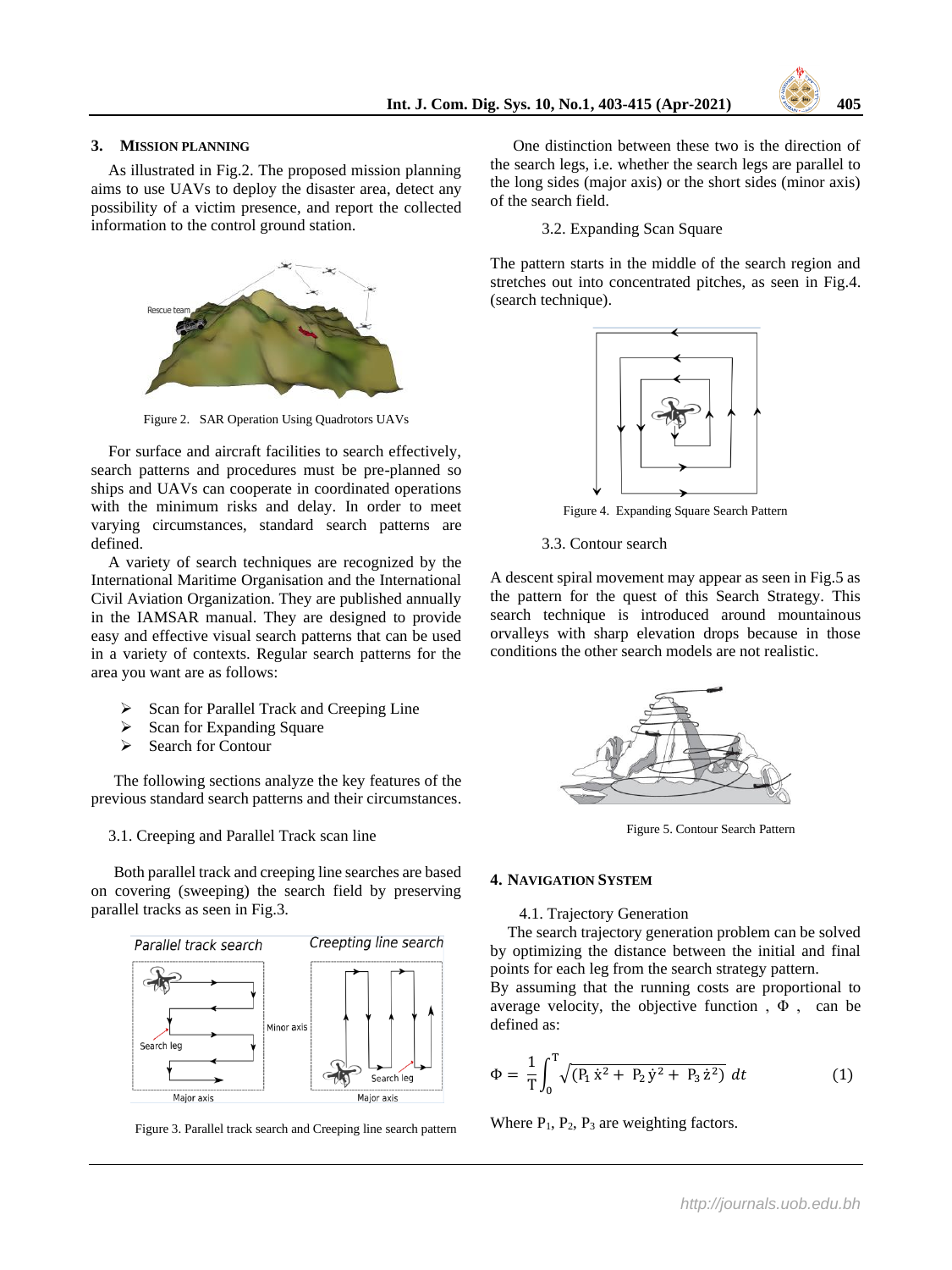

# 4.2. Sensor Coverage

The ability of the sensor to identify the victim under the prevailing conditions would greatly impact the UAV's maximum altitude.



Figure 6. Sensor Coverage

Note that the sensing areas on the earth cover the surface  $A = A_x * A_y$  (green area in Fig.6.) a set of  $A_d(h)$ cells, where the surface  $A_d = A_{dx} * A_{dy}$  (red area in Fig.6.) depends on the altitude of the UAV. With the UAV's height the measurements of the sensing zone increase.

The sensor model for false positive and false negative models can be modeled as follows:

- $\triangleright$  The probability of sensing a target at height h in the presence of the target =  $1-\beta_h$
- $\triangleright$  The probability of not sensing a target at height h in the presence of the target =  $\beta_h$
- $\triangleright$  The probability of not sensing a target at height h with no target =  $1-\alpha_h$
- $\triangleright$  The probability of sensing a target at height h with no target =  $\alpha_h$

With  $\alpha_h$  ( $0 \leq \alpha_h \leq 1$ ) and  $\beta_h$  ( $0 \leq \beta_h \leq 1$ ) are the false alarm and missed detection probabilities. The values accorded to  $\alpha_h$  and  $\beta_h$  at the different searching heights h are summarized in Table. I.

In order to preserve an appropriate αh and βh values, a fixed scan high of 100 meters above Earth should be used to prevent the risk of missing detection and to mitigate the incorrect alerting.

| TABLE L          | <b>OBSERVATION MODEL</b> |          |
|------------------|--------------------------|----------|
| Alttitude<br>(m) | $\alpha_{\rm h}$         |          |
| 50               | 0.243599                 | 0.000000 |
| 100              | 0.028369                 | 0.000000 |
| 150              | 0.026099                 | 0.046211 |
| 200              | 0.001110                 | 0.046745 |

# 4.3. Target Detection

Algorithm. I. introduces the algorithm used to search the hall and records any target identification on the base station, based on the scanning technique. The mission is accomplished any time all the targets are identified (whether the number is limited) or the area in the hall is scanned, if there is any error, the base station is also informed of mission circumstances for all the instances.

| Algorithm 1. Targets Searching and Detection Algorithm |  |  |  |
|--------------------------------------------------------|--|--|--|
|                                                        |  |  |  |

| Initialization                          |
|-----------------------------------------|
|                                         |
| $P_i(X_i, Y_i, Z_i)$ = Initial location |
| $Ad (Adx, Ady) =$ Detection Area        |
| $A (Ax, Ay) =$ Searching Area           |
| <b>Update</b> (Searching Strategy)      |
| While <i>true</i> do                    |
| $P = P'$                                |
| GetObservation(P)                       |
| <b>If</b> target detected <b>then</b>   |
| <b>Report Base Station</b>              |
| end                                     |
| Searching Strategy (P)                  |
| $P' = NextMove(P)$                      |
|                                         |

### **5- AUTOPILOT SYSTEM**

#### 5.1. Quadrotor Modeling

 For representing the dynamical model of a quadrotor, the following set of equations is used:

$$
\dot{R}(t) = R(t)S(\omega_b(t))
$$

$$
J\dot{\omega}_b(t) = -S(\omega_b(t))J\omega_b(t) + \tau(t)
$$
(2)

With:/introduces the inertia matrix, $R$  the rotation matrix,  $\tau(t)$  the input torqueand $S(\omega_b(t))$  is the skew-matrix of the angular velocity  $\omega_b(t)$  as in Equ.3.:

$$
S(\omega_b(t)) = \begin{bmatrix} 0 & -\omega_{b3}(t) & \omega_{b2}(t) \\ \omega_{b3}(t) & 0 & -\omega_{b1}(t) \\ -\omega_{b2}(t) & \omega_{b1}(t) & 0 \end{bmatrix}
$$
 (3)

Consequently the complete dynamic model is as follows: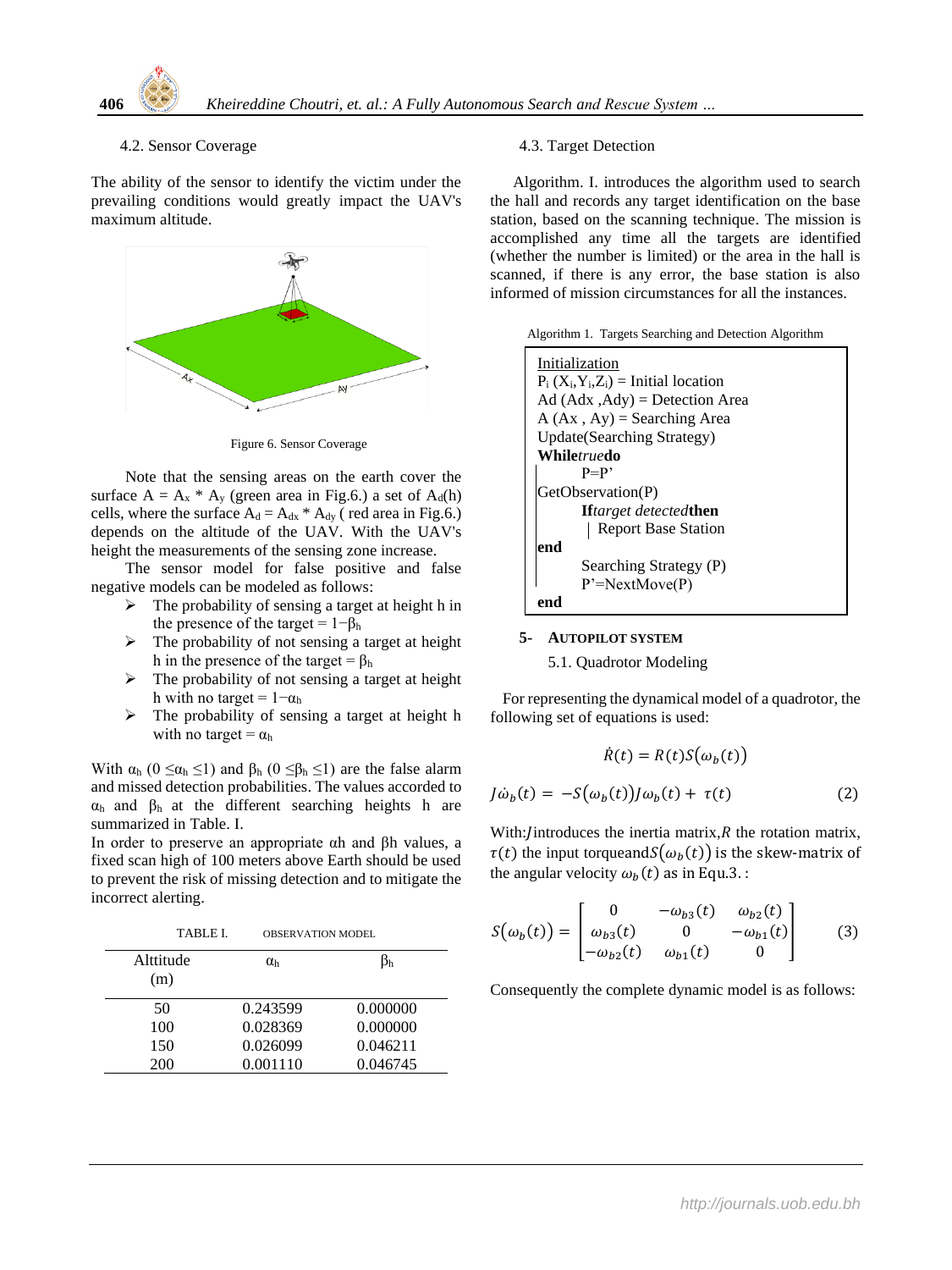$$
\ddot{\varphi} = \frac{J_y - J_z}{J_x} \dot{\theta} \dot{\psi} + \frac{J_r}{J_x} \dot{\theta} \Omega + \frac{l}{J_x} U_2
$$

$$
\ddot{\theta} = \frac{J_z - J_x}{J_y} \dot{\phi} \dot{\psi} - \frac{J_r}{J_y} \dot{\phi} \Omega + \frac{l}{J_y} U_3
$$

$$
\ddot{\psi} = \frac{J_x - J_y}{J_z} \dot{\phi} \dot{\theta} + \frac{U_4}{J_z}
$$

$$
\ddot{x} = \frac{1}{m} \{ (C_{\varphi} S_{\theta} C_{\psi} + S_{\varphi} S_{\psi}) U_1 \}
$$

$$
\ddot{y} = \frac{1}{m} \{ (C_{\varphi} S_{\theta} C_{\psi} - S_{\varphi} S_{\psi}) U_1 \}
$$

$$
\ddot{z} = \frac{1}{m} \{ C_{\varphi} S_{\theta} U_1 \} - g
$$
(4)

Where  $m$  and  $q$  represent the vehicle's mass and gravity vector respectively.  $J_r$  is the moment of inertia of the rotor.

The model developed in Eq.4. can be rewritten in the state-space form  $\dot{x} = f(x) + g(x, u)$  with  $x =$  $[x_1, ..., x_{12}]$ , is the state vector of the system such as:

$$
x = [\phi \dot{\phi} \dot{\theta} \dot{\theta} \dot{\phi} \dot{\phi} \dot{\phi} \dot{x} \dot{x} \dot{y} \dot{y} z \dot{z}]^{T}
$$
 (5)

From Equ.4. and Equ.5. the following state representation can be obtained:

$$
f = \begin{cases}\n x_1 = x_2 \\
 x_2 = a_1 x_4 x_6 + a_2 x_4 \Omega + b_1 U_2 \\
 x_3 = x_4 \\
 x_4 = a_3 x_2 x_6 + a_4 x_2 \Omega + b_2 U_3 \\
 x_5 = x_6 \\
 x_6 = a_5 x_2 x_4 + b_3 U_4 \\
 x_7 = x_8 \\
 x_8 = \frac{U_1}{m} U_x \\
 x_9 = x_{10} \\
 x_{10} = \frac{U_2}{m} U_y \\
 x_{11} = x_{12} \\
 x_{12} = \frac{1}{m} (C_{x_1} S_{x_3} U_1) - g\n\end{cases}
$$
\n(6)

With:

$$
\begin{cases}\n a_1 = \left(\frac{J_y - J_z}{J_x}\right), a_2 = \left(\frac{J_r}{J_x}\right) \\
 a_3 = \left(\frac{J_z - J_x}{J_y}\right), a_4 = \left(-\frac{J_r}{J_y}\right) \\
 a_5 = \left(\frac{J_x - J_y}{J_z}\right) \\
 b_1 = \left(\frac{l}{J_x}\right), b_2 = \left(\frac{l}{J_y}\right)b_3 = \left(\frac{1}{J_z}\right)\n\end{cases}\n\begin{cases}\n U_x = (C_{x_1}S_{x_3}C_{x_5} + S_{x_1}S_{x_5}) \\
 U_x = (C_{x_1}S_{x_3}C_{x_5} - S_{x_1}S_{x_5})\n\end{cases}
$$

## 5.2. Controller design

The trajectory tracking controller consists of two parts as depicted in Fig .7.



Figure 7. Block diagram of the proposed control structure

The inner loop for attitude control and the outer loop for the position control. The position controller generates the desired attitude vector  $q_d$  and the desired trust  $T_d$  for the attitude controller.

Let's consider the tracking error:

$$
e_i = \begin{cases} x_{i_d} - x_i & i \in \{1,3,5,7,9,11\} \\ \dot{x}_{(i-1)_d} - x_i + k_{(i-1)}e_{(i-1)} & i \in \{2,4,6,8,10,12\} \end{cases}
$$
(7)

Using the Lyapunov functions as:

$$
V_i(x) = \begin{cases} \frac{1}{2} e_i^2 & i \in \{1,3,5,7,9,11\} \\ V_{(i-1)} + \frac{1}{2} e_i^2 & i \in \{2,4,6,8,10,12\} \end{cases}
$$
(8)

By applying the following algorithm: *For i =1*

$$
\begin{cases} e_1 = x_{1_d} - x_1 \\ V_1 = \frac{1}{2} e_1^2 \end{cases}
$$
 (9)

And:

$$
\dot{V}_1 = e_1 \dot{e}_1 = e_1 (\dot{x}_{1d} - x_2) \tag{10}
$$

The $e_1$  stability is derived using the Lyapunov function as follow:

$$
x_{2d} = \dot{x}_{1d} + k_1 e_1 \tag{11}
$$

With  $k_1 > 0$  the Equ.17. is then:  $\dot{V}_1 = -k_1 e_1^2$ . Let consider a variable change by making:

$$
e_2 = x_2 - \dot{x}_{1d} - k_1 e_1^2 \tag{12}
$$

For i = 2:  
\n
$$
\begin{cases}\ne_2 = x_2 - \dot{x}_{1d} - k_1 e_1^2 \\
V_2 = \frac{1}{2} e_1^2 + \frac{1}{2} e_2^2\n\end{cases}
$$
\n(13)  
\nAnd: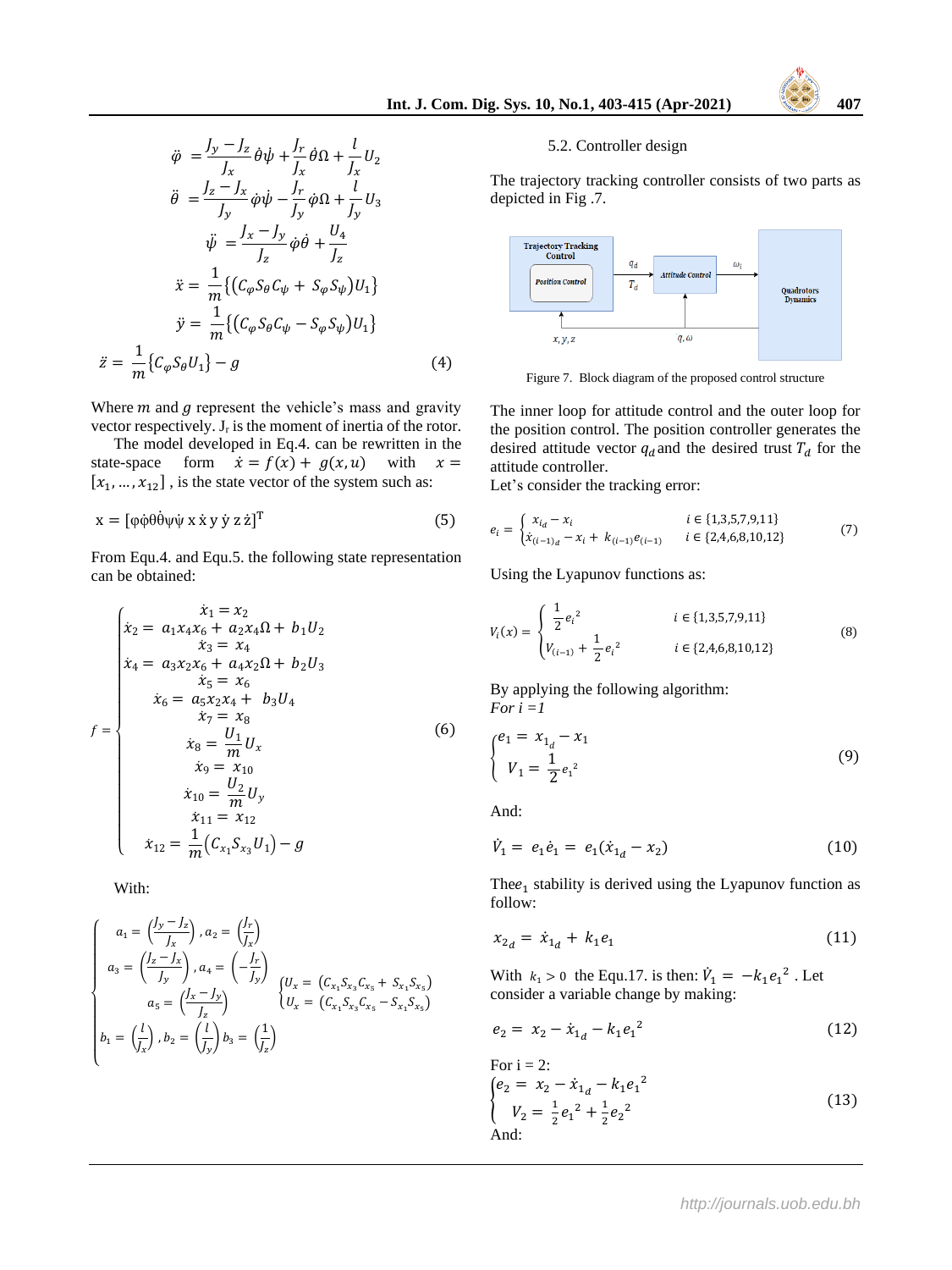$$
\dot{V}_2 = e_1 \dot{e}_1 + e_2 \dot{e}_2 \tag{14}
$$

Finally:

$$
\dot{e}_2 = a_1 x_4 x_6 + a_2 x_4 \Omega + b_1 U_2 - \ddot{x}_{1d} - k_1 \dot{e}_1 \qquad (15)
$$

The control signal  $U_2$  is obtained such that  $\dot{V}_2 = e_1 \dot{e}_1 + e_2 \dot{e}_2 \leq 0$  as follow:

$$
U_2 = \frac{1}{b_1}(-a_1x_4x_6 - a_2x_4\Omega + \ddot{\varphi}_d + k_1(-k_1e_1 + e_2) + k_2e_2 + e_1)
$$
 (16)

In order to extract the control signals the same steps are followed:

$$
\begin{cases}\nU_3 = \frac{1}{b_2} \left( -a_3 x_2 x_6 - a_4 x_2 \Omega + \ddot{\theta}_d + k_3 (-k_3 e_3 + e_4) + k_4 e_4 + e_3 \right) \\
U_4 = \frac{1}{b_3} \left( -a_5 x_2 x_4 + \ddot{\psi}_d + k_5 (-k_5 e_5 + e_6) + k_6 e_6 + e_5 \right) \\
U_x = \frac{m}{U_1} (\ddot{x}_d + k_7 (-k_7 e_7 + e_8) + k_8 e_8 + e_7) \\
U_y = \frac{m}{U_2} (\ddot{y}_d + k_9 (-k_9 e_9 + e_{10}) + k_{10} e_{10} + e_9) \\
U_1 = \frac{m}{C_{x_1} C_{x_3}} (g + \ddot{z}_d + k_{11} (-k_{11} e_{11} + e_{12}) + k_{12} e_{12} + e_{11})\n\end{cases}
$$
\n(17)

With: 
$$
U_1 \neq 0
$$
 and  $k_i > 0$   $i \in \{2, ..., 12\}$ 

All the control parameters are obtained using Multi-Objective Genetic Algorithms such as in [29], and shown on Table.II.

Table II. Control parameters

| Controller | k 1                 | レつ            |
|------------|---------------------|---------------|
| Attitude   | $[0.8 \ 0.8 \ 0.5]$ | [0.1 0.1 1.2] |
| Position   | $[0.2 \ 0.2 \ 3]$   | [0.1 0.1 1.5] |

#### **6. Simulations Results**

 The second part discusses the track of the different SAR strategies patterns and compares them over a case study of survivals SAR operation. Three types of search areas are designed for the SAR strategies in order to simulate different scenarios: a flat, mountainous and a hybrid area for the study case. All the areas are supposed to be with a total surface of 1000m \* 1000m.For the mountainous simulation environment. The major challenges to UAVs in the experiment are an exponential mechanism that emulates mountains:

$$
z(x, y) = \sum_{i=1}^{n} h_i * \exp\left(-\left(\frac{x - c_{x_i}}{g_{x_i}}\right)^2 - \left(\frac{y - c_{y_i}}{g_{y_i}}\right)^2\right)
$$
(18)

This function gives altitude of the given coordinate  $(x, y)$ in the simulated terrain. Where, h<sup>i</sup> controls height of peak i;  $c_{xi}$  and  $c_{yi}$  mark central position of peak i;  $g_{xi}$  and  $g_{yi}$ control peak gradient in x and y orientation respectively.

The integral absolute error (IAE) is used to judge the controller's performance. The index IAE is expressed as follows:

$$
IAE = \int_0^t |e(t)| \ dt \tag{19}
$$

#### 6.1. SAR strategies path tracking

6.1.1 Expanding Square Search (ESC)

Let's suppose that the quadrotor scans a flat surface from a departure point  $P_0\{X, Y, Z\} = \{500, 500, 0\}$  then track the reference trajectory generated by strategy.

 As shows Fig.8. the quadrotor UAV was able to pass over all the prescribed waypoints, and track the reference path using straight lines without any oscillations and with a high accuracy. The control outputs are shown in Fig.9. where a good accuracy of the path tracking is presented specially for the altitude hold. High attitude degrees (up to 1 rad) are used during curving movements when passing from a waypoint to another. Fig.10. shows that the control signals are within the limits of the actuators. These results show that all the constraints and the assumptions considered during the modeling and the control design are successfully respected.



6.1.2 Parallel Track (PT) and Creeping line

 For this strategy the quadrotor is supposed to scan the same flat area used in the precedent strategy but this time from two different departure points  $P_{0C} \{X, Y, Z\} = \{50, \}$ 50, 0} for the CLS and  $P_{0P}{X,Y,Z} = {950, 50, 0}$  for PT strategy. The obtained results for both CLS and PT 3D trajectory tracking are shown in Fig.11. & Fig.12. respectively.

Search (CLS):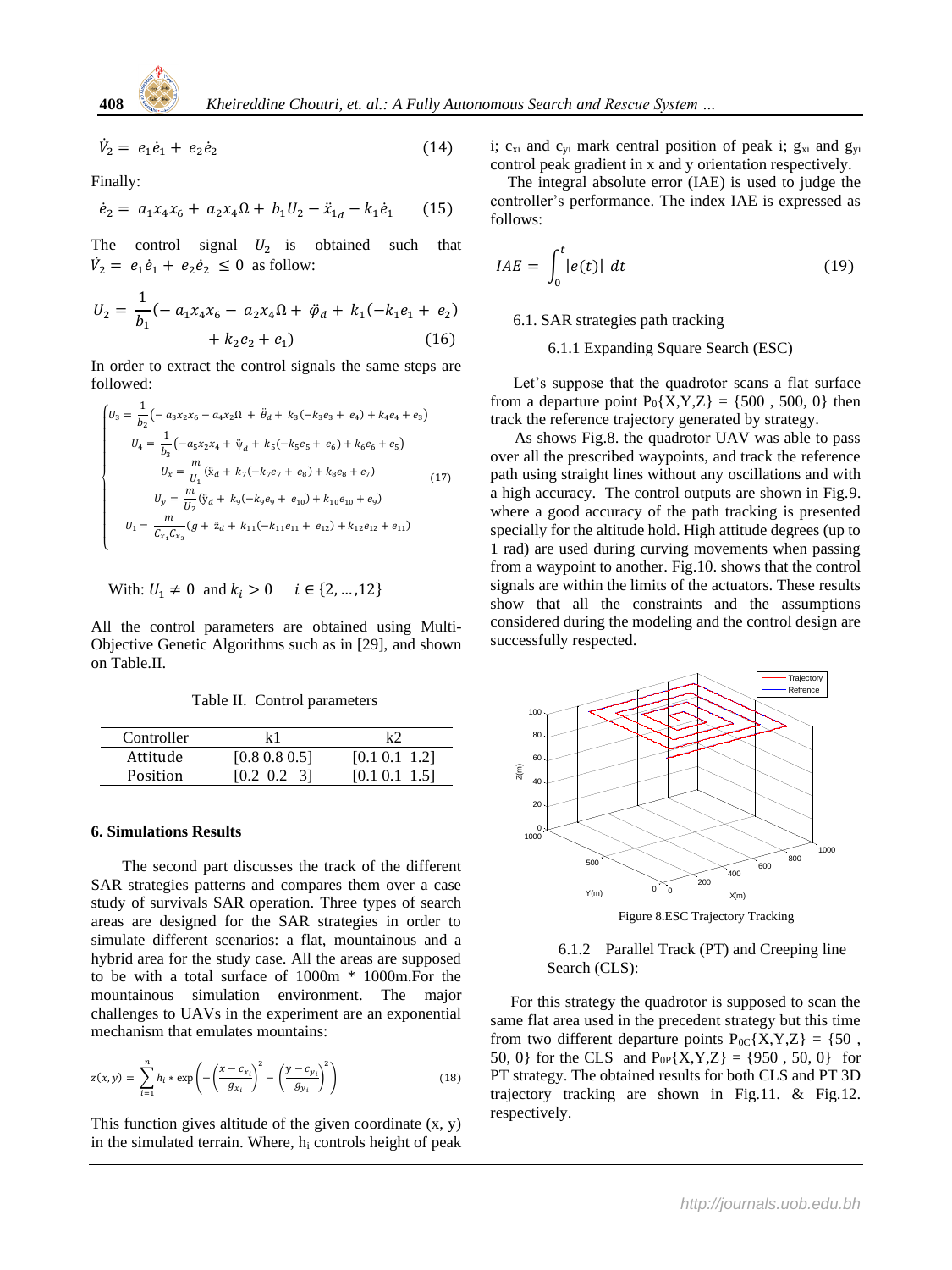











Figure 11. CLS Trajectory Tracking Figure 12. PT Trajectory Tracking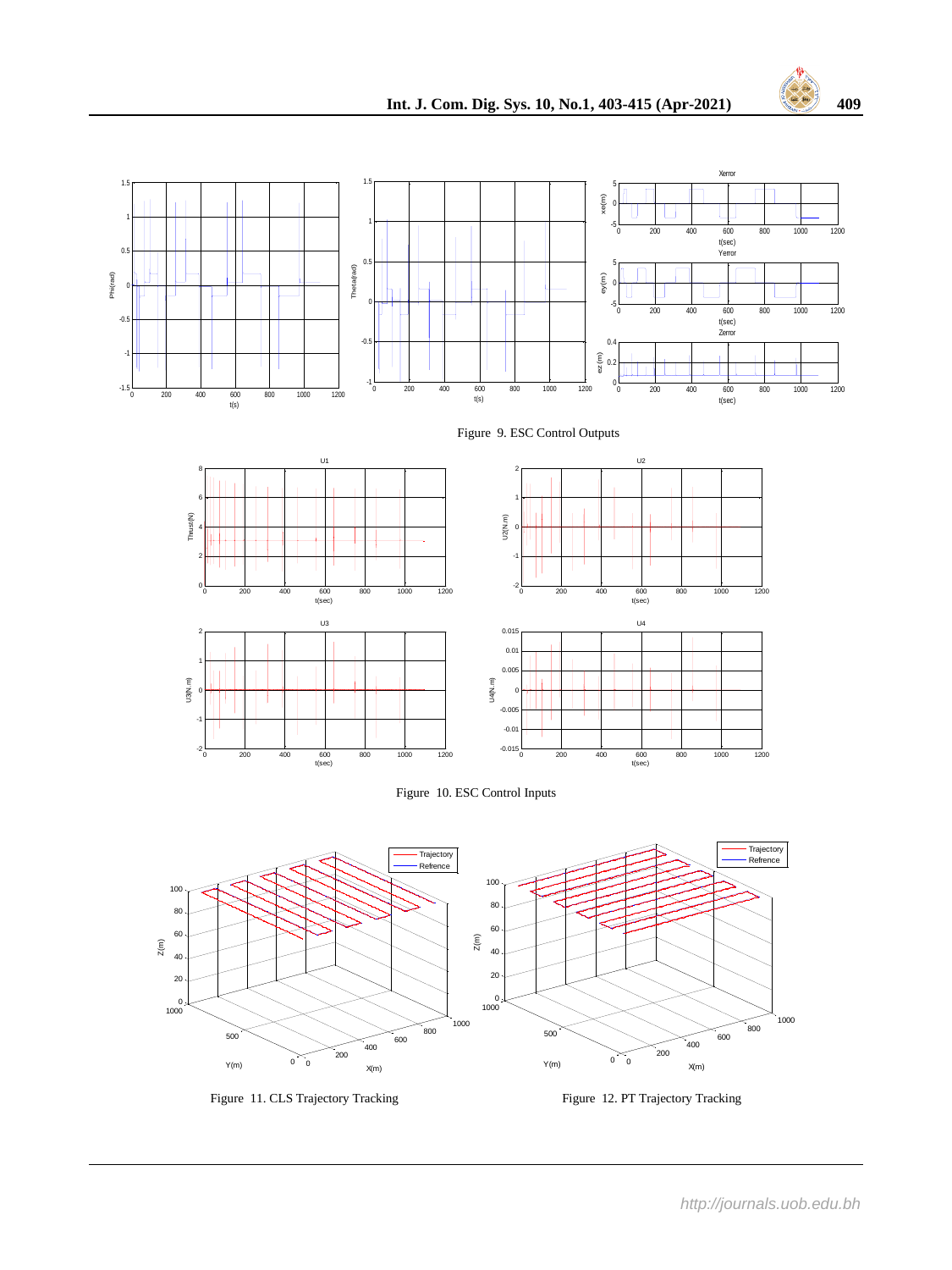From Fig.11. & Fig.12. it is clear that the quadrotors was able to track the waypoints with high accuracy in both cases and scan all the desired area. Fig.13.&Fig.14. decipate the control outputs, where the controller was able to maintain the quadrotors stability during the path tracking and spetially on curving corners when changing the waypoints.

 The obtained control inputs illustrated in Fig.15. & Fig.16. for the CLS and PT strategies are the same and remain within the desired functional range of the quadrotors engines.

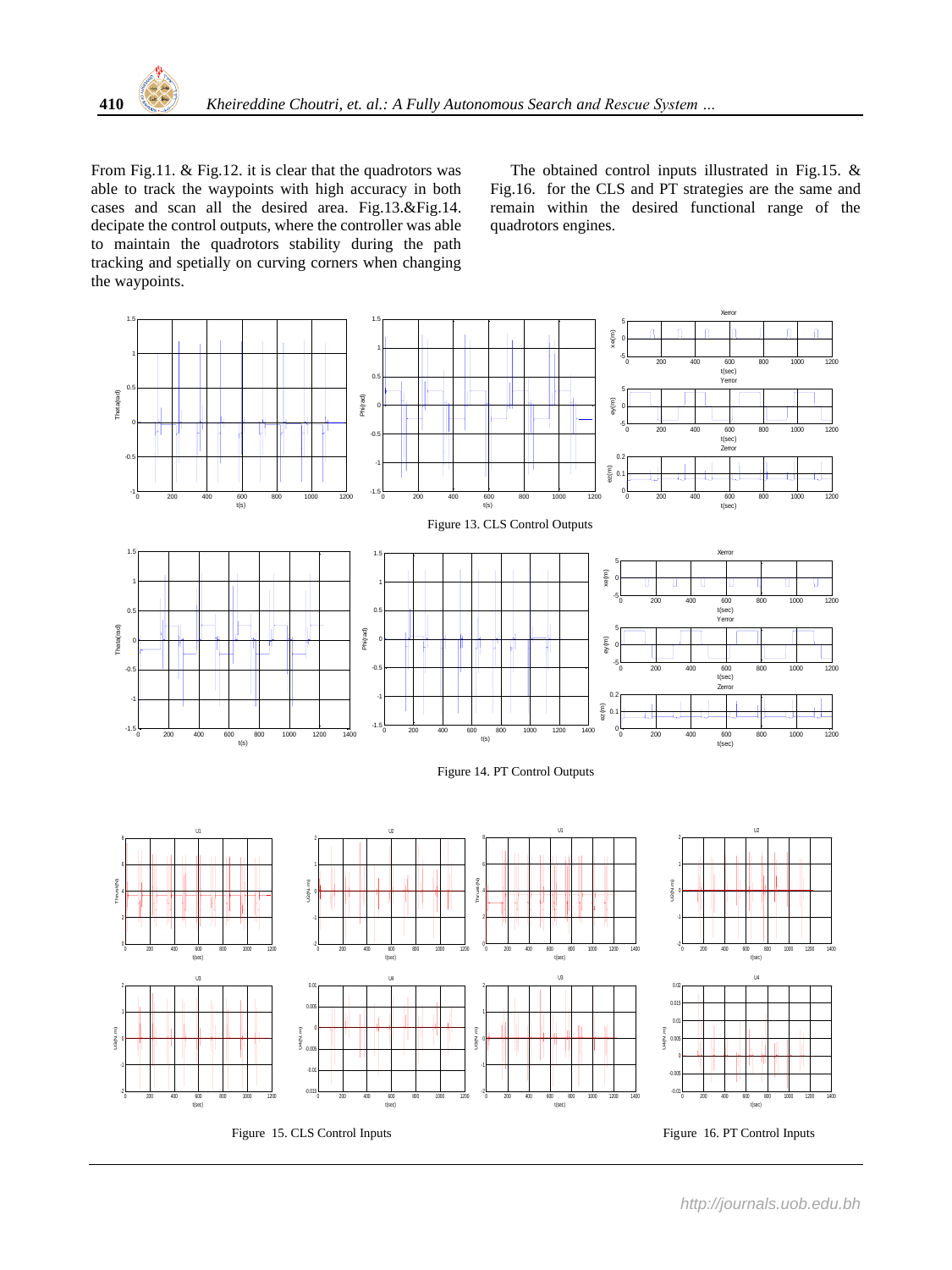

Table .III. shows the comparison between the different SAR strategies.

 From the obtained results it is clear that the controller was able to optimize the energy consumption and with high accuracy for all the strategies, but the PT strategy is supposed the best since it offers a more complete covered area with an acceptable searching time and controller path tracking accuracy.

| TABLE III. | FLAT AREA SAR STRATEGIES COMPARISON |  |
|------------|-------------------------------------|--|
|------------|-------------------------------------|--|

| Stratigie | Search | <b>Battery</b> | Covered | <b>Fitness</b> |
|-----------|--------|----------------|---------|----------------|
|           | Time   | Consumption    | area    | (IAE)          |
|           | (min)  | $\%$ )         | $\%$ )  |                |
| ESC       | 17     | 76.31          | 80      | 0.1584         |
| PТ        | 20     | 81.22          | 100     | 0.1534         |
| CLS       | 20     | 80             | LOO     | 0.8161         |
|           |        |                |         |                |

#### 6.1.4 Contour Search (CS)

This strategy is often used when scanning a mountain area because of its spiral path that creates a contour.

A virtual mountain with a 100m of altitude is simulated, where the quadrotor is starting from a departure point  $P_0{X,Y,Z} = {50, 50, 0}$  and track the desired path around the mountain. Fig.17. & Fig.18. & Fig.19. illustrate the simulation environment as same as the obtained trajectory generation and tracking of the quadrotor. The obtained results are shown in Table IV. Fig.17. shows that the quadrotor was able to track the generated path and cover the entire mountain with a very high accuracy, and a minimum of battery consumption (Table IV) in less than 6 min.

The control outputs dissipated in Fig.18. are validating the controller effectiveness and optimality where a high accuracy is reached with low attitude degrees. The obtained control inputs shown in Fig.19. oscillates with low frequency supported by the quadrotor engines.

| Stratigie Search |       | <b>Battery</b> | Covered Fitness |        |
|------------------|-------|----------------|-----------------|--------|
|                  | Time  | Consumption    | area            | (IAE)  |
|                  | (min) | $($ %)         | (%)             |        |
| Spiral           |       | 13.44          |                 | 0.0046 |



Figure. 17. CS Trajectory Tracking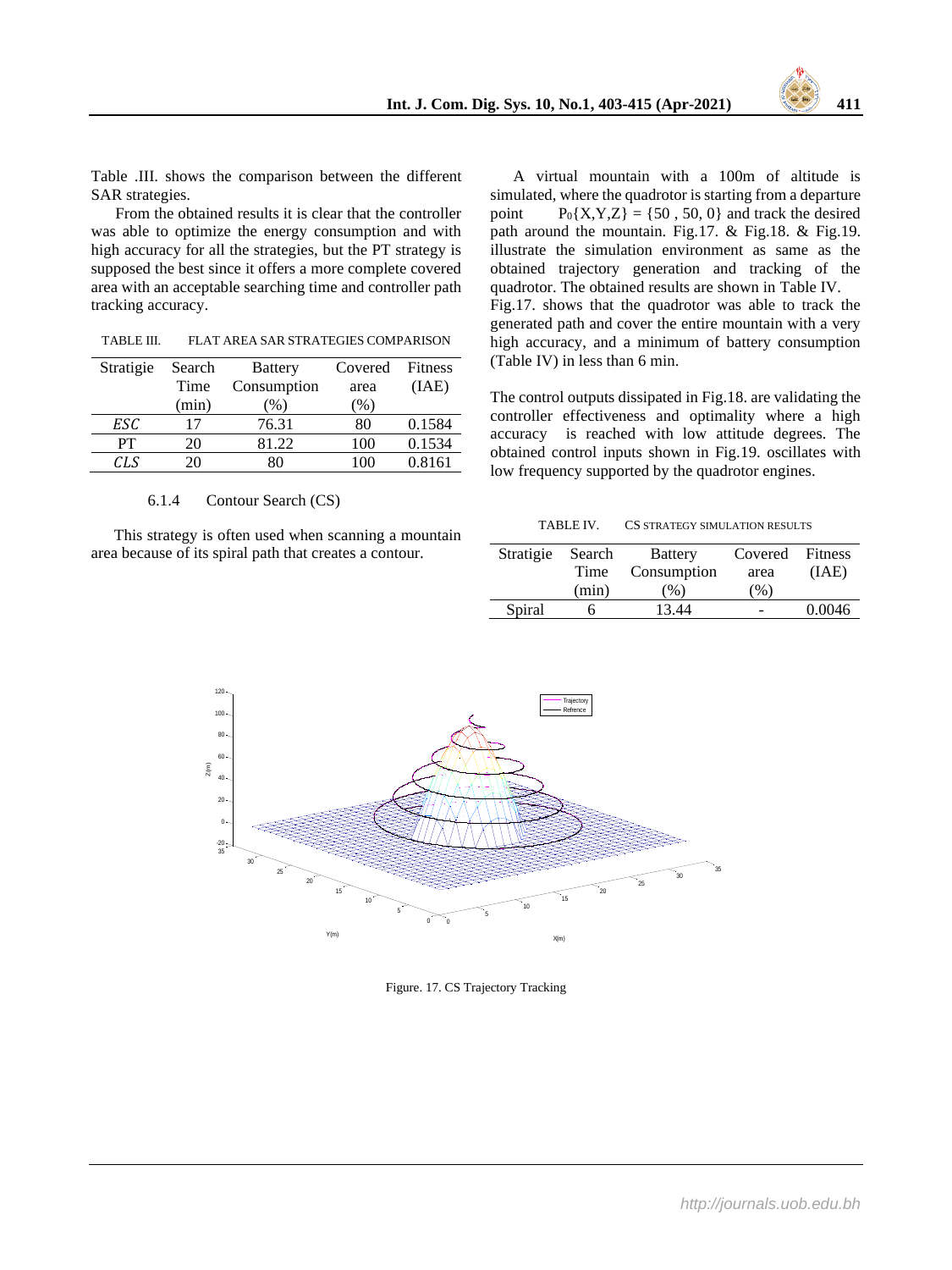



# 6.2 SAR STRATEGIES COMPARAISON

 In this section the study case is to scan a hybrid flat and mountainous area and search for possible survivals. The surface is of 1000m  $*$  1000m and contains two mountains

of 100 m of altitude. All the previous SAR strategies are applied in order to find 10 persons (red dots in Fig.20.) that are randomly distributed all over the area.



Figure. 20. SAR Study Case Environment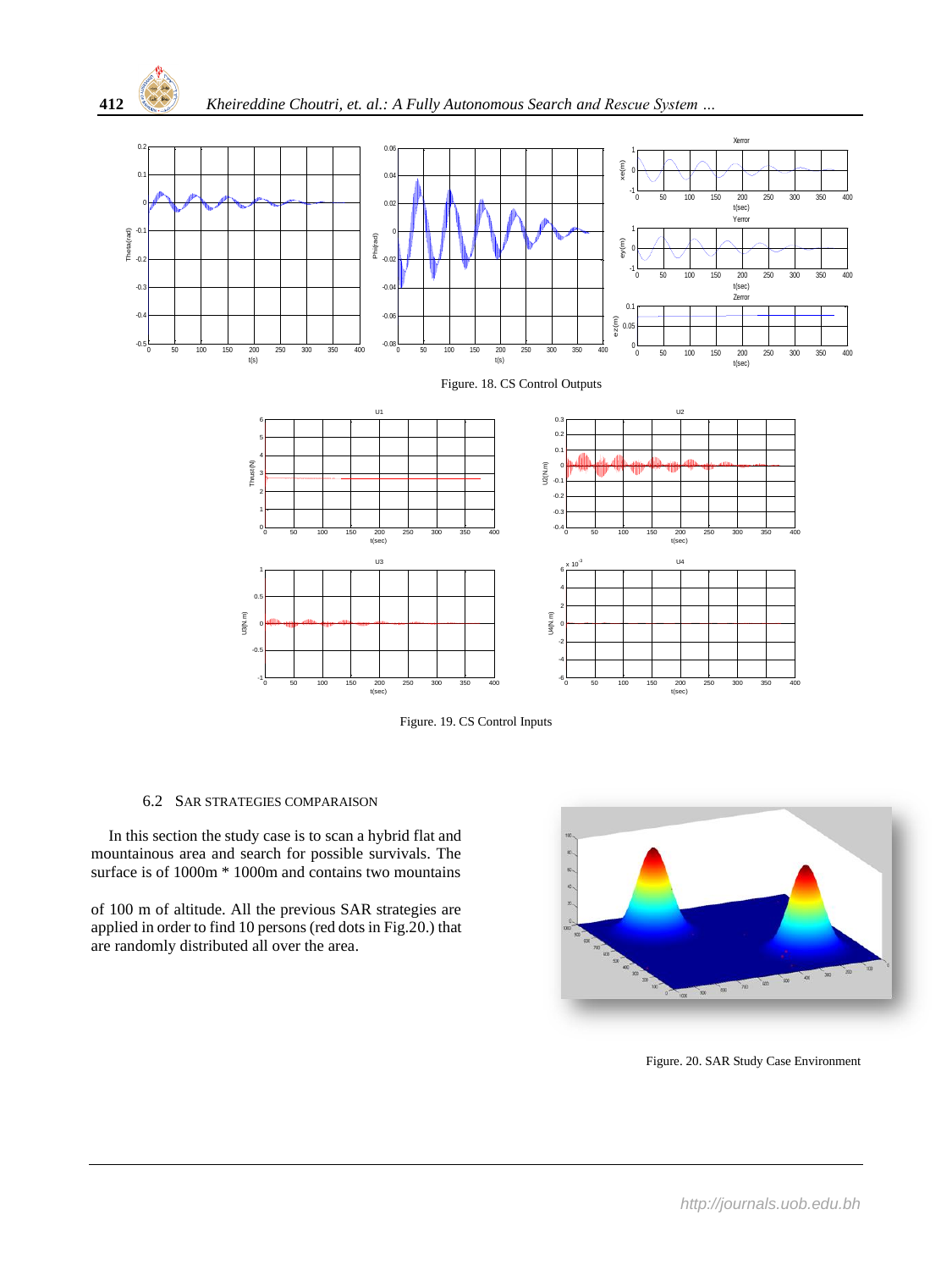

A comparison between the different SAR strategies is made, the obtained results are shown in Fig .20. From Fig .21. it is clear that only the CLS and PT strategies were able to cover the desired area and detect all the 10 survivals but after a long time (about 25 min). For the ESC strategy only 70% of the survivals was detected in less than 20 min. For the CS strategy, 60 % of the survivals are detected in only 9 min, which is a very interesting time when comparing with the other strategies for the same percentage. The explication behind these results is that the CS is local concentrated searching strategy that covers the surfaces with a high detection probability which means a less searching time, where the other strategies are more generalized searching strategies that cover the entire area and detect all the possible survivals but with a long searching time. The departure searching point is also an other comparison parameters that must be cited, because generally it is so critical from a point and not from the other due to the complicated nature of the SAR operations.



Figure. 22. SAR Strategies Comparaison

#### **7 CONCLUSION**

This paper studied the design of a fully autonomous SAR system that includes all the necessary elements during a typical SAR operation.

For the autopilot system a double loop control structure based on a non-linear optimal backstepping controller was applied. The designed controller was able to deal with the SAR operations requirements such as:vehicle stability, searching trajectories tracking with good performance. The obtained results of the trajectory generation and the path tracking were judged to be satisfactory since the quadrotor has successfully followed the desired SAR strategy generated path within the functional range and with respect to all the limitations.

A study case of an area scanning for possible survivals geo-localization and detection was simulated. Different SAR strategies were applied and compared; the final results speed up the searching process and cover the

integrity of the searching area in order to detect all the possible targets.

The next step for this research will focus over the use of a UAV swarming as a multi-agents system to reduce the research time and improve the efficiency. A combination of the different SAR strategies can also applied to benefit of the advantages of every strategy.

## **REFERENCES**

- [1] PÓŁKA, Marzena, PTAK, Szymon, et KUZIORA, Łukasz. The use of UAV's for search and rescue operations. *Procedia engineering*, 2017, vol. 192, p. 748-752.
- [2] DOHERTY, Patrick et RUDOL, Piotr. A UAV search and rescue scenario with human body detection and geolocalization. In : *Australasian Joint Conference on Artificial Intelligence*. Springer, Berlin, Heidelberg, 2007. p. 1-13.
- [3] BERGER, Jean et LO, Nassirou. An innovative multi-agent searchand-rescue path planning approach. *Computers & Operations Research*, 2015, vol. 53, p. 24-31.
- [4] NARAYANAN, Ram G. Lakshmi et IBE, Oliver C. A joint network for disaster recovery and search and rescue operations. *Computer Networks*, 2012, vol. 56, no 14, p. 3347-3373.
- [5] FARINELLI, Alessandro, GRISETTI, Giorgio, IOCCHI, Luca, *et al.*Design and evaluation of multi agent systems for rescue operations. In : *Intelligent Robots and Systems, 2003.(IROS 2003). Proceedings. 2003 IEEE/RSJ International Conference on*. IEEE, 2003. p. 3138-3143.
- [6] DRAKAKI, Maria, GÖREN, Hacer Güner, et TZIONAS, Panagiotis. An intelligent multi-agent based decision support system for refugee settlement siting. *International Journal of Disaster Risk Reduction*, 2018, vol. 31, p. 576-588.
- [7] SILVAGNI, Mario, TONOLI, Andrea, ZENERINO, Enrico, *et al.*Multipurpose UAV for search and rescue operations in mountain avalanche events. *Geomatics, Natural Hazards and Risk*, 2017, vol. 8, no 1, p. 18-33.
- [8] NSF Hurricane Katrina[, http://www.nsf.gov/news.](http://www.nsf.gov/news.)
- [9] EBRAHIMI-OSKOEI, Ehsan. Swarm of UAVs: Search & Rescue Operationin Chaotic Ship Wakes. 2014.
- [10] Karma, S., Zorba, E., Pallis, G. C., Statheropoulos, G., Balta, I., Mikedi, K., ... & Statheropoulos, M. (2015). Use of unmanned vehicles in search and rescue operations in forest fires: Advantages and limitations observed in a field trial. *International journal of disaster risk reduction*, *13*, 307-312.
- [11] Scherer, J., Yahyanejad, S., Hayat, S., Yanmaz, E., Andre, T., Khan, A., ... & Rinner, B. (2015, May). An autonomous multi-UAV system for search and rescue. In *Proceedings of the First Workshop on Micro Aerial Vehicle Networks, Systems, and Applications for Civilian Use* (pp. 33-38).
- [12] LYGOURAS, Eleftherios, GASTERATOS, Antonios, TARCHANIDIS, Konstantinos, *et al.*ROLFER: A fully autonomous aerial rescue support system. *Microprocessors and Microsystems*, 2018.
- [13] WAHARTE, Sonia et TRIGONI, Niki. Supporting search and rescue operations with UAVs. In : *Emerging Security Technologies (EST), 2010 International Conference on*. IEEE, 2010. p. 142-147.
- [14] Zhen, Z., Xing, D., & Gao, C. (2018). Cooperative search-attack mission planning for multi-UAV based on intelligent selforganized algorithm. *Aerospace Science and Technology*, *76*, 402- 411.